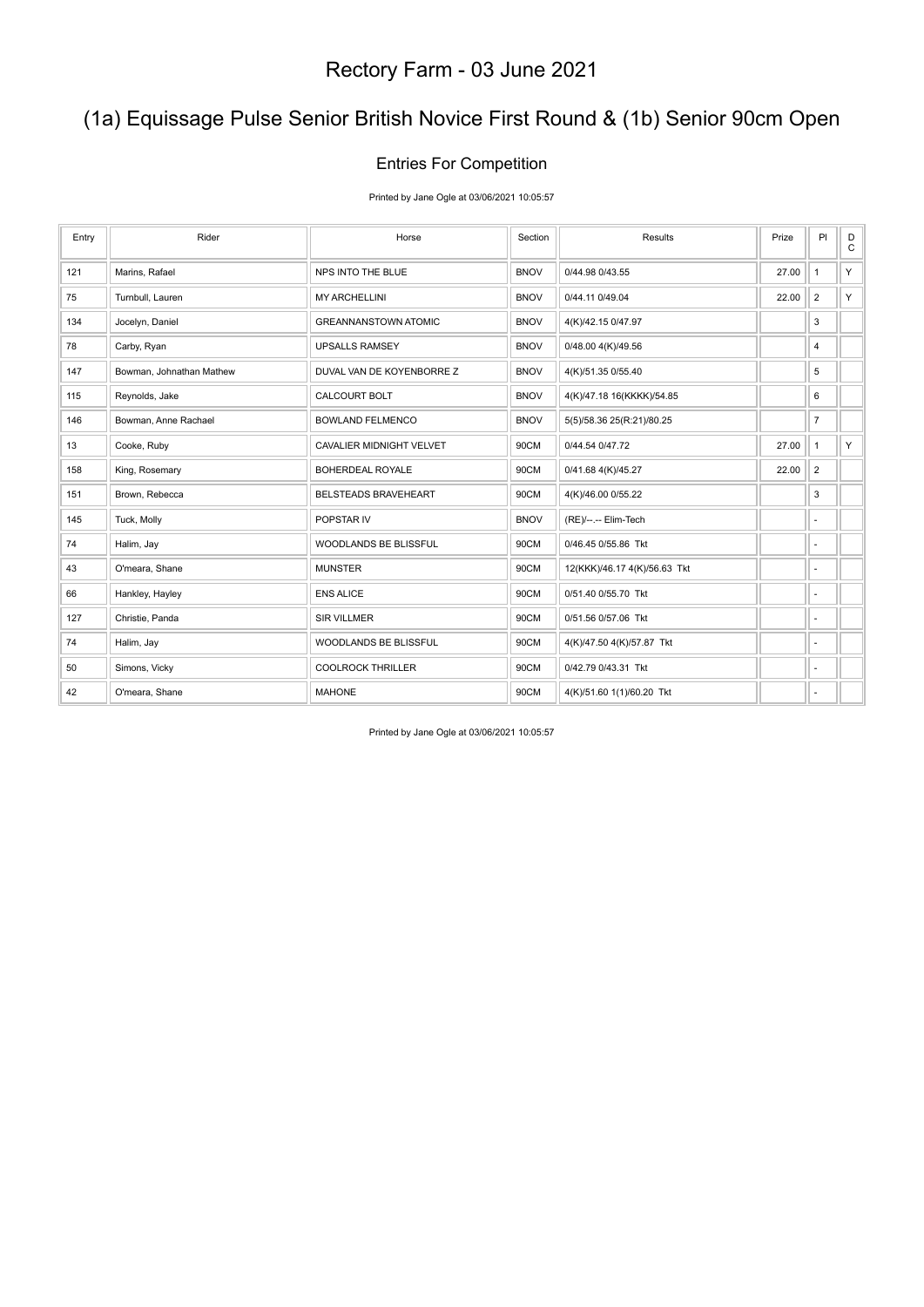## (2a) Nupafeed Supplements Senior Discovery - First Round & (2b) Senior 1.00m Open

#### Entries For Competition

Printed by Jane Ogle at 03/06/2021 10:05:23

| Entry | Rider              | Horse                          | Section | Results                     | Prize | PI               | D<br>$\mathsf C$ |
|-------|--------------------|--------------------------------|---------|-----------------------------|-------|------------------|------------------|
| 61    | Dellimore, Zara    | RIVERLAND BALLIVOR             | D       | 0/41.56 0/41.38             | 32.00 | $\mathbf{1}$     | Υ                |
| 152   | Marsh, Joanne      | DUNRAVEN CLOVER CRUISE         | D       | 0/39.52 0/42.36             | 25.00 | $\overline{2}$   | Υ                |
| 134   | Jocelyn, Daniel    | <b>GREANNANSTOWN ATOMIC</b>    | D       | 0/45.74 0/45.70             | 22.00 | $\mathsf 3$      | Y                |
| 124   | Robbins, Alexandra | <b>QUINTA I</b>                | D       | 0/46.35 0/46.06             |       | $\overline{4}$   | Υ                |
| 65    | Courtney, Annika   | LOTS OF LOVE                   | D       | 0/46.60 0/46.44             |       | $\,$ 5 $\,$      | Υ                |
| 76    | Halim, Jay         | JTH WONDER                     | D       | 0/45.95 0/48.68             |       | 6                | Υ                |
| 109   | Jones, Ella        | <b>NPS ILLUSIVE</b>            | D       | 0/44.84 0/49.78             |       | $\overline{7}$   | Υ                |
| 99    | Fernyhough, Joseph | CALCOURT OAKLAND               | D       | 0/47.17 0/51.20             |       | $\bf 8$          | Υ                |
| 77    | Halim, Jay         | JTH LENNOX                     | D       | 0/43.09 4(K)/43.95          |       | $\boldsymbol{9}$ |                  |
| 69    | Mcneil, Jemma      | ZINZARO                        | D       | 4(K)/42.49 0/50.28          |       | 10               |                  |
| 78    | Carby, Ryan        | <b>UPSALLS RAMSEY</b>          | D       | 8(KK)/48.11 0/49.04         |       | 11               |                  |
| 98    | Fernyhough, Joseph | STAND BACK KANNAN              | D       | 4(K)/43.20 4(K)/52.32       |       | 12               |                  |
| 21    | Hegarty, Darren    | <b>LMD CLARE</b>               | D       | 4(K)/48.78 4(K)/56.33       |       | 13               |                  |
| 67    | Hackeborn, Millie  | ANGELINA W                     | 1.00M   | 0/42.80 0/38.40             | 32.00 | $\mathbf{1}$     | Υ                |
| 19    | Blizzard, Victoria | <b>ECLIPS GIRL</b>             | 1.00M   | 0/44.74 0/38.92             | 25.00 | $\overline{2}$   | Υ                |
| 13    | Cooke, Ruby        | CAVALIER MIDNIGHT VELVET       | 1.00M   | 0/47.47 0/45.56             | 22.00 | $\mathsf 3$      | Υ                |
| 129   | Lisi, Gorgia       | <b>ACAPELLA IV</b>             | 1.00M   | 4(K)/40.85 0/46.44          |       | $\overline{4}$   |                  |
| 151   | Brown, Rebecca     | <b>BELSTEADS BRAVEHEART</b>    | 1.00M   | 0/45.85 4(K)/50.59          |       | $\,$ 5 $\,$      |                  |
| 68    | Mcneil, Jemma      | <b>CURLEW OF KNIGHTS ENHAM</b> | 1.00M   | 0/40.89 (RR)/--.-- Elim-Ref |       | ä,               |                  |
| 162   | Bradstock, Alfie   | SILVER LADY                    | 1.00M   | 0/45.23 0/49.50 Tkt         |       | J.               |                  |
| 127   | Christie, Panda    | <b>SIR VILLMER</b>             | 1.00M   | 4(K)/47.70 0/52.42 Tkt      |       | $\sim$           |                  |
| 50    | Simons, Vicky      | <b>COOLROCK THRILLER</b>       | 1.00M   | 4(K)/44.46 0/40.62 Tkt      |       | ÷,               |                  |
| 163   | Bradstock, Alfie   | <b>AUSTIN</b>                  | 1.00M   | 0/45.21 0/49.30 Tkt         |       | ä,               |                  |
| 138   | Cranham, Lauren    | <b>IMPERIUS ROYALE</b>         | 1.00M   | 0/48.75 0/58.70 Tkt         |       |                  |                  |
| 62    | Barker, Joshua     | ZARA DIAMOND                   | 1.00M   | 4(K)/41.74 0/45.65 Tkt      |       |                  |                  |

Printed by Jane Ogle at 03/06/2021 10:05:23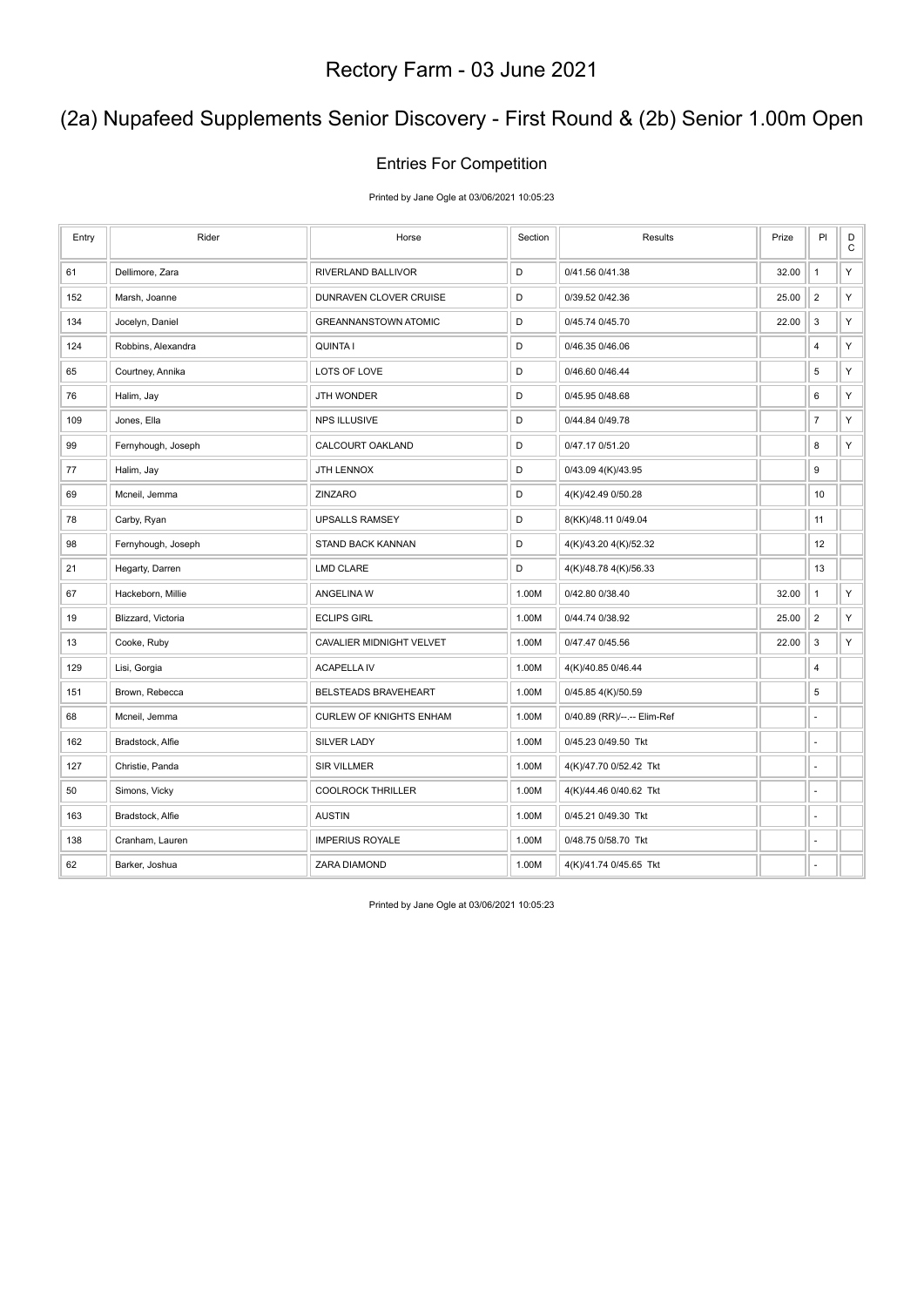# 3 Senior 1.05m Open

#### Entries For Competition

Printed by Jane Ogle at 03/06/2021 11:37:19

| Entry          | Rider                    | Horse                      | Results                         | Prize | PI             | D<br>$\mathbf C$ |
|----------------|--------------------------|----------------------------|---------------------------------|-------|----------------|------------------|
| 47             | Brant, Kimberley         | MY GREATEST GIFT           | 0/45.91 0/36.71                 | 32.00 | $\mathbf{1}$   | Υ                |
| 152            | Marsh, Joanne            | DUNRAVEN CLOVER CRUISE     | 0/36.39 0/37.38                 | 25.00 | $\overline{2}$ | Υ                |
| 72             | Webb, Freya              | <b>IDANIBUR W</b>          | 0/46.22 0/38.65                 | 22.00 | $\mathsf 3$    | Υ                |
| $\overline{2}$ | Marchant, Zoe            | LYNWAYZ TRANQUIL SUNRISE   | 0/43.38 0/38.84                 | 20.00 | $\sqrt{4}$     | Υ                |
| 48             | Whittall, Charlotte      | <b>JOHNNY SPLASH</b>       | 0/45.48 0/38.97                 | 20.00 | 5              | Υ                |
| 23             | Austin, Sophie Ellen     | EMMY Z                     | 0/45.97 0/39.25                 | 20.00 | 6              | Υ                |
| 89             | Sheward, Danielle Louise | <b>ELVIRAM</b>             | 0/48.06 0/39.46                 |       | $\overline{7}$ | Υ                |
| 96             | Frankham, Abigail        | <b>ELTON LV</b>            | 0/48.93 0/40.37                 |       | 8              | Υ                |
| 61             | Dellimore, Zara          | RIVERLAND BALLIVOR         | 0/47.34 0/41.31                 |       | 9              | Υ                |
| 148            | Bowman, Anne Rachael     | DIAVOLA DES FORETS         | 0/43.32 4(K)/37.55              |       | $10$           |                  |
| 51             | Loffet, Bizzy            | <b>EMERALD EMOE</b>        | 0/41.81 4(K)/37.97              |       | 11             |                  |
| 129            | Lisi, Gorgia             | <b>ACAPELLA IV</b>         | 0/41.46 4(K)/39.45              |       | 12             |                  |
| 144            | Wilson, Diane            | QUESTIONTIME               | 4(K)/48.58 0/40.30              |       | 13             |                  |
| 171            | Hopkinson, Izzy          | <b>COLUMBCILLE HEATHER</b> | 0/44.16 4(K)/41.42              |       | 14             |                  |
| 139            | Cranham, Lauren          | DO CHARA                   | 0/50.10 4(K)/48.50              |       | 15             |                  |
| 67             | Hackeborn, Millie        | ANGELINA W                 | 8(KK)/44.52 0/40.08             |       | 16             |                  |
| 69             | Mcneil, Jemma            | ZINZARO                    | 4(K)/45.66 4(K)/42.21           |       | 17             |                  |
| 21             | Hegarty, Darren          | <b>LMD CLARE</b>           | 0/52.03 8(KK)/45.36             |       | 18             |                  |
| 141            | Short, Emily Rachel      | LEXINGTONN                 | 9(R:5)/60.69 (R)/--.-- Elim-Ref |       | ÷,             |                  |
| 32             | Whickman, Claire         | PENCOS TOP GUN             | 5(R:1)/56.92 (R)/--.-- Elim-Ref |       | ٠              |                  |
| 125            | Robbins, Alexandra       | ELECTRO VS                 | (RR)/--.-- Elim-Ref             |       | ä,             |                  |
| 125            | Robbins, Alexandra       | ELECTRO VS                 | 9(R:5)/60.44 0/43.27 HC         |       | ä,             |                  |
| 163            | Bradstock, Alfie         | <b>AUSTIN</b>              | 0/50.32 0/45.94 Tkt             |       | ÷,             |                  |
| 138            | Cranham, Lauren          | <b>IMPERIUS ROYALE</b>     | 4(K)/53.17 0/46.63 Tkt          |       | ä,             |                  |
| 62             | Barker, Joshua           | ZARA DIAMOND               | 0/43.15 (FH)/--.-- Elim-FH Tkt  |       |                |                  |
| 55             | Torlonia, Paolo          | <b>BLACK</b>               | 0/52.83 8(KK)/47.97 Tkt         |       | ä,             |                  |

Printed by Jane Ogle at 03/06/2021 11:37:19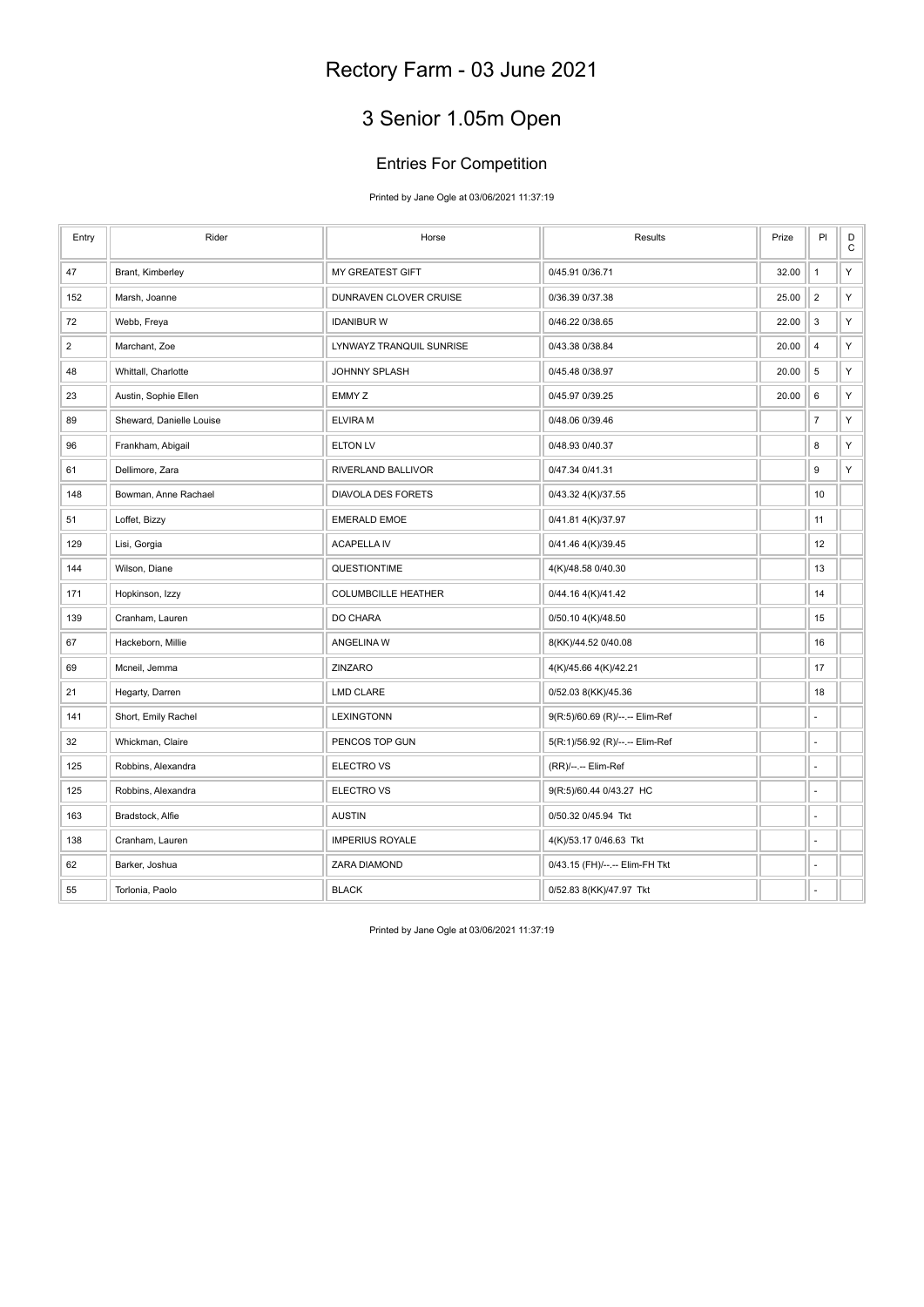### (4a) Lord & Lady Equestrian Senior Newcomers First Round & (4b) Senior 1.10m Open

#### Entries For Competition

Printed by Jane Ogle at 03/06/2021 13:30:08

| Entry          | Rider                            | Horse                    | Section   | Results                       | Prize | PI                       | D<br>$\mathbf C$ |
|----------------|----------------------------------|--------------------------|-----------|-------------------------------|-------|--------------------------|------------------|
| 82             | Turnbull, Lauren                 | MR QT                    | ${\sf N}$ | 0/43.07 0/36.57               | 42.00 | $\mathbf{1}$             | Υ                |
| 3              | Ovens, Amy                       | <b>LETITBE</b>           | N         | 0/45.57 0/38.04               | 32.00 | $\overline{c}$           | Υ                |
| $\mathbf{1}$   | Ogden Metherell, Frederick Scott | <b>ILMAR HBC</b>         | ${\sf N}$ | 0/47.82 0/38.15               | 22.00 | 3                        | Υ                |
| 171            | Hopkinson, Izzy                  | COLUMBCILLE HEATHER      | N         | 0/45.11 0/39.85               | 22.00 | $\overline{4}$           | Υ                |
| 23             | Austin, Sophie Ellen             | EMMY Z                   | N         | 0/46.33 0/40.40               | 22.00 | 5                        | Y                |
| 44             | O'meara, Shane                   | KONNEMARA HX             | ${\sf N}$ | 0/49.74 0/41.67               |       | 6                        | Y                |
| 167            | Tucker, Charlotte                | JOY RIDER HX             | N         | 0/46.77 0/42.24               |       | $\overline{7}$           | Y                |
| 60             | Tydeman, Tanya                   | ESPEN R                  | N         | 0/46.32 0/42.37               |       | 8                        | Υ                |
| 12             | Keys, Lisa                       | PRETTY WOMAN VAN LOHEKY  | N         | 0/45.73 0/43.01               |       | 9                        | Υ                |
| 49             | Whittall, Charlotte              | <b>BILLY CATTISTOCK</b>  | N         | 0/49.91 0/44.18               |       | 10                       | Υ                |
| 113            | Jones, Ella                      | <b>SUMAS SHOWGIRL</b>    | N         | 0/45.03 4(K)/38.00            |       | 11                       |                  |
| 36             | Doyle, Keith                     | <b>GOLDEN GLOVE</b>      | N         | 0/47.95 4(K)/40.02            |       | 12                       |                  |
| 37             | Ward, Ewan                       | ONE LEWIS                | N         | 0/44.40 4(K)/41.49            |       | 13                       |                  |
| 53             | Loffet, James                    | <b>EMERALD EMOE</b>      | ${\sf N}$ | 4(K)/48.56 0/42.81            |       | 14                       |                  |
| 139            | Cranham, Lauren                  | DO CHARA                 | N         | 4(K)/50.79 0/46.04            |       | 15                       |                  |
| 169            | Wilkes, James                    | <b>BILLY SPOCK</b>       | N         | 8(DK)/52.25 0/36.79           |       | 16                       |                  |
| $\overline{c}$ | Marchant, Zoe                    | LYNWAYZ TRANQUIL SUNRISE | N         | 4(K)/44.68 4(K)/40.53         |       | 17                       |                  |
| 166            | Tucker, Charlotte                | EMILIA V II              | N         | 8(KK)/46.01 0/40.78           |       | 18                       |                  |
| 110            | Jones, Ella                      | <b>NPS GEORGIA</b>       | N         | 4(K)/45.43 4(K)/44.88         |       | 19                       |                  |
| 65             | Courtney, Annika                 | LOTS OF LOVE             | N         | 4(K)/50.81 4(K)/45.35         |       | 20                       |                  |
| 112            | Jones, Ella                      | COOLROCK RED ROCK        | ${\sf N}$ | 4(K)/52.48 12(KKK)/48.08      |       | 21                       |                  |
| 27             | Bradstock, Alfie                 | <b>FLYING SOLO</b>       | N         | 17(R:13)/68.72 0/45.12        |       | 22                       |                  |
| 86             | Halim, Jay                       | <b>FERDUMELION</b>       | 1.10M     | 0/44.45 0/34.75               | 42.00 | $\mathbf{1}$             | Υ                |
| 72             | Webb, Freya                      | <b>IDANIBUR W</b>        | 1.10M     | 0/46.58 0/35.48               | 32.00 | $\overline{2}$           | Υ                |
| 120            | Thomas, Alan                     | ART PREMIER              | 1.10M     | 0/44.51 0/35.96               | 22.00 | 3                        | Υ                |
| 126            | Robbins, Alexandra               | QUISTO VAN DE HELLE Z    | 1.10M     | 0/44.77 0/36.06               |       | 4                        | Y                |
| 47             | Brant, Kimberley                 | MY GREATEST GIFT         | 1.10M     | 0/45.95 0/37.94               |       | 5                        | Y                |
| 6              | Tapner, Madison                  | BONZA KING OF ROUGES     | 1.10M     | 0/41.96 0/38.17               |       | 6                        | Y                |
| 80             | Mcmurtry, Emily Frances          | BILBAO DU BANNEY         | 1.10M     | 0/42.65 0/39.67               |       | $\overline{7}$           | Y                |
| 156            | Hallman, Samantha                | FIFI III                 | 1.10M     | 0/46.69 0/40.33               |       | 8                        | Y                |
| 96             | Frankham, Abigail                | ELTON LV                 | 1.10M     | 0/45.87 4(K)/36.36            |       | 9                        |                  |
| 48             | Whittall, Charlotte              | JOHNNY SPLASH            | 1.10M     | 4(K)/43.25 0/40.06            |       | 10                       |                  |
| 144            | Wilson, Diane                    | <b>QUESTIONTIME</b>      | 1.10M     | 0/49.09 4(K)/40.26            |       | 11                       |                  |
| 87             | Parker, Hayley                   | TORNADO Z                | 1.10M     | 0/46.12 4(K)/43.42            |       | 12                       |                  |
| 89             | Sheward, Danielle Louise         | ELVIRA M                 | N         | 0/49.60 (FR)/--.-- Elim-FR    |       | $\frac{1}{2}$            |                  |
| 95             | Hill, Jenna                      | <b>BOSTON MAY</b>        | ${\sf N}$ | 0/45.85 (RRE)/--.-- Elim-Tech |       | ÷                        |                  |
| 32             | Whickman, Claire                 | PENCOS TOP GUN           | 1.10M     | (RFR)/--.-- Elim-FR           |       | ä,                       |                  |
| 130            | Frost, Danielle                  | FLEET STREET             | 1.10M     | 8(KK)/45.49 8(KK)/41.44 Tkt   |       | $\overline{\phantom{a}}$ |                  |
| 57             | Torlonia, Paolo                  | ZINNIE                   | 1.10M     | 0/48.03 8(KK)/46.61 Tkt       |       |                          |                  |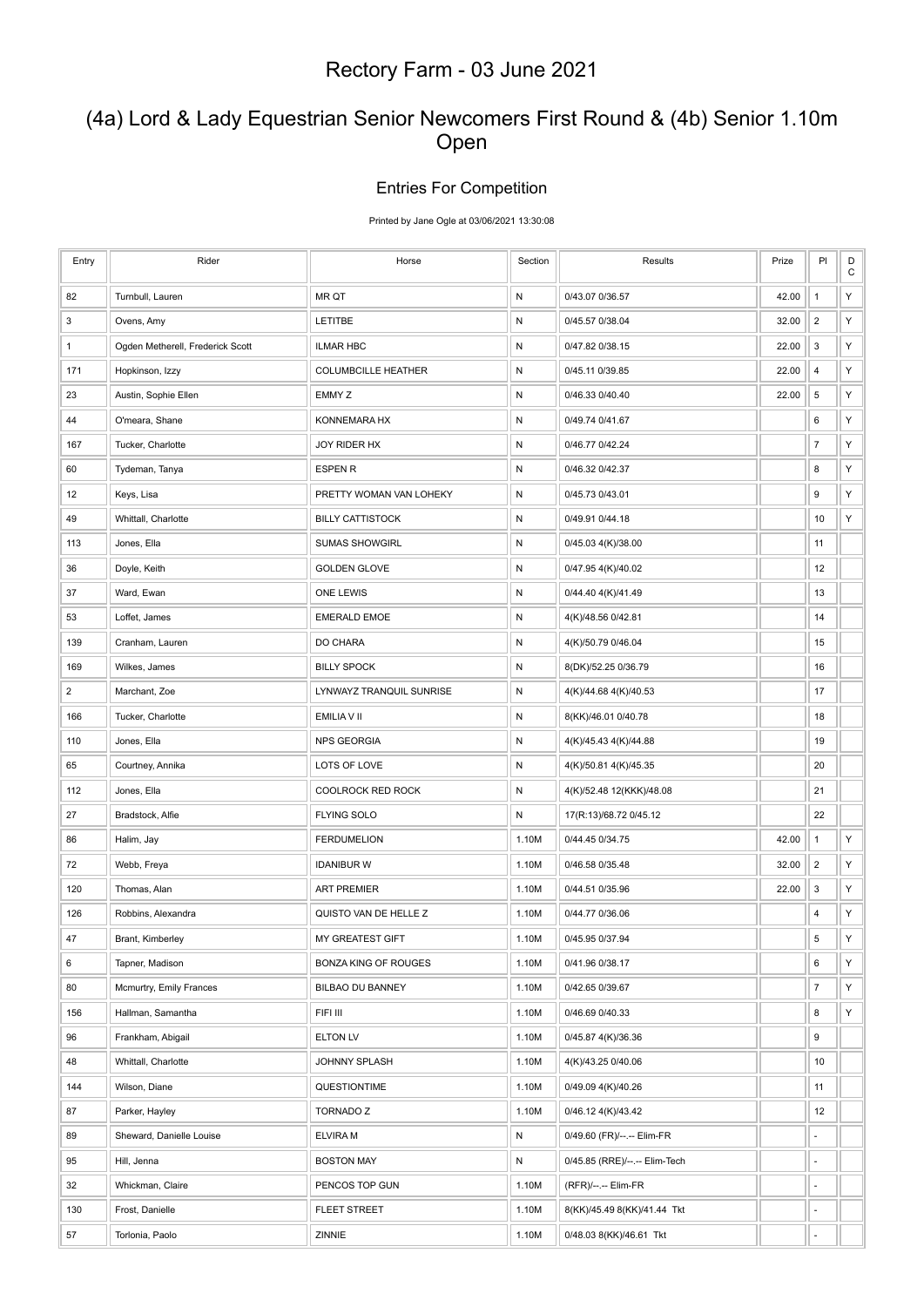Printed by Jane Ogle at 03/06/2021 13:30:08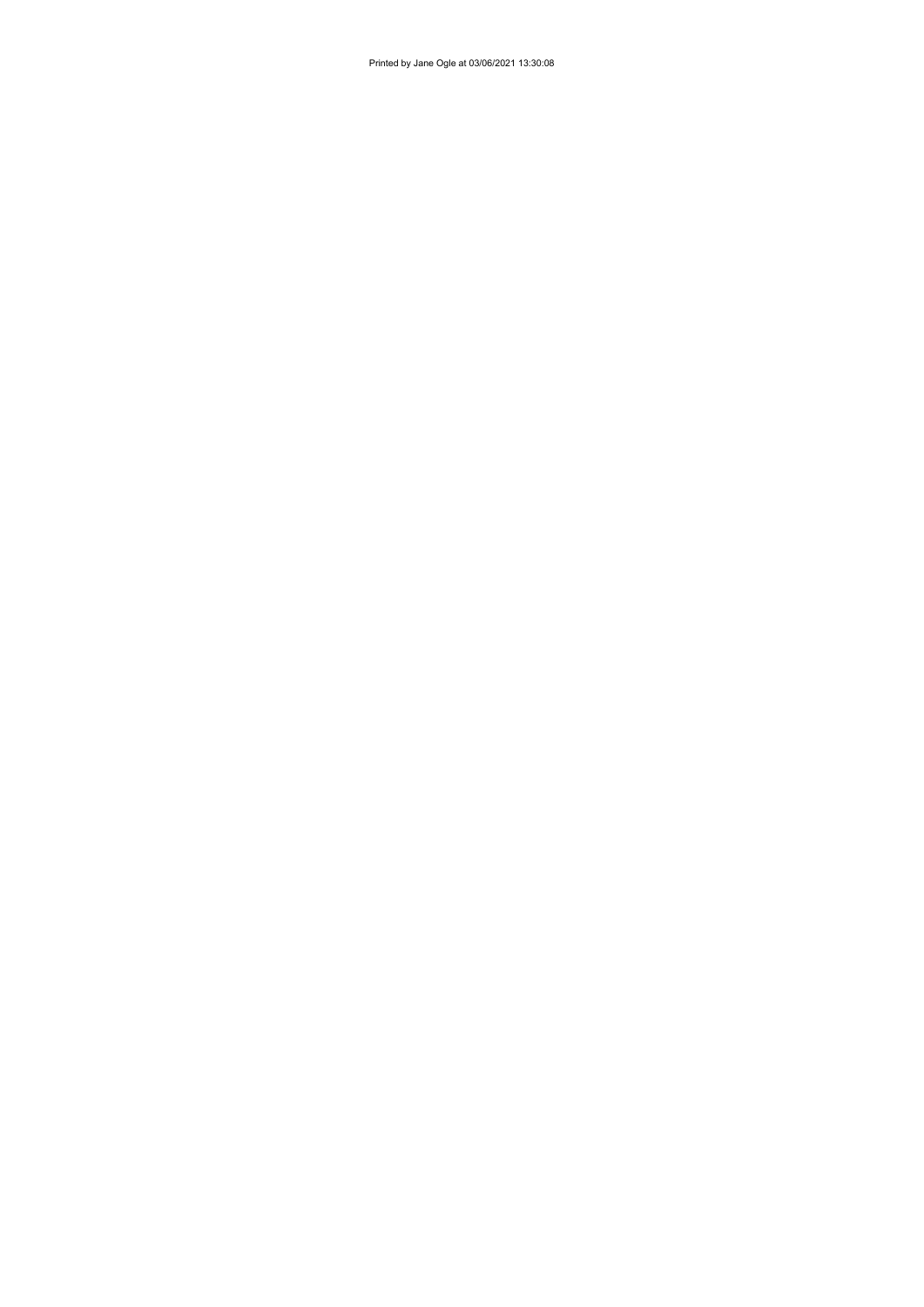## (5a) National 1.15m Members Cup Qualifier & (5b) Senior 1.15m Open

#### Entries For Competition

Printed by Jane Ogle at 03/06/2021 14:41:51

| Entry | Rider                    | Horse                       | Section | Results                    | Prize | PI                      | D<br>$\mathbf C$ |
|-------|--------------------------|-----------------------------|---------|----------------------------|-------|-------------------------|------------------|
| 157   | Slater, Emma             | RUXTON TOP NOTCH            | 1.15M   | 0/44.57 0/36.11            | 52.00 | $\mathbf{1}$            | Y                |
| 142   | Lisi, Luisa              | DELTA DIAMOND GEEZA         | BM1.15  | 0/46.25 0/37.10            | 37.00 | $\overline{2}$          | Y                |
| 27    | Bradstock, Alfie         | <b>FLYING SOLO</b>          | 1.15M   | 0/46.40 0/37.74            | 27.00 | $\mathbf{3}$            | Y                |
| 6     | Tapner, Madison          | <b>BONZA KING OF ROUGES</b> | 1.15M   | 0/43.10 0/37.82            | 22.00 | $\overline{\mathbf{4}}$ | Υ                |
| 40    | Harwood, Victoria Louise | <b>NATIVE SPIRIT</b>        | BM1.15  | 0/45.78 0/37.93            | 22.00 | 5                       | Υ                |
| 135   | Jocelyn, Daniel          | <b>LISSYEGAN RORY</b>       | BM1.15  | 0/47.23 0/39.64            |       | 6                       | Υ                |
| 167   | Tucker, Charlotte        | JOY RIDER HX                | BM1.15  | 0/44.83 0/40.14            |       | $\overline{7}$          | Υ                |
| 136   | Jocelyn, Daniel          | DUKE OF CHAMPIONS           | BM1.15  | 0/45.89 0/40.21            |       | 8                       | Υ                |
| 31    | Hopkinson, Izzy          | OGUE BALLINASILLOGUE BOY    | 1.15M   | 0/49.42 0/41.92            |       | 9                       | Y                |
| 87    | Parker, Hayley           | <b>TORNADO Z</b>            | BM1.15  | 0/48.15 0/42.81            |       | 10                      | Υ                |
| 73    | Goltz, Frederick         | <b>GALILEO Z</b>            | 1.15M   | 0/49.84 0/43.62            |       | 11                      | Υ                |
| 44    | O'meara, Shane           | KONNEMARA HX                | 1.15M   | 0/48.99 0/45.68            |       | 12                      | Υ                |
| 79    | Hallman, Samantha        | MILLFIELD ULTYMATE          | BM1.15  | 0/49.63 4(K)/34.91         |       | 13                      |                  |
| 41    | Harwood, Victoria Louise | <b>TREVILLICK II</b>        | BM1.15  | 0/43.03 4(K)/37.89         |       | 14                      |                  |
| 12    | Keys, Lisa               | PRETTY WOMAN VAN LOHEKY     | BM1.15  | 4(K)/47.56 0/42.36         |       | 15                      |                  |
| 14    | Cornwell- Boote, Sophie  | <b>VANILLA ICE III</b>      | BM1.15  | 0/42.02 4(D)/44.89         |       | 16                      |                  |
| 128   | Pidcock, Jessica         | DORADO DU BUISSON Z         | BM1.15  | 4(4)/55.72 0/48.16         |       | 17                      |                  |
| 111   | Jones, Ella              | <b>BONMAHON TARNSEY</b>     | 1.15M   | 17(R:13)/64.73 4(K)/41.19  |       | 18                      |                  |
| 100   | Fernyhough, Joseph       | CARLO IV                    | 1.15M   | 0/47.45 27(R:23)/74.69     |       | 19                      |                  |
| 80    | Mcmurtry, Emily Frances  | <b>BILBAO DU BANNEY</b>     | 1.15M   | 29(R:25)/76.23 8(KK)/36.67 |       | 20                      |                  |
| 169   | Wilkes, James            | <b>BILLY SPOCK</b>          | BM1.15  | 8(KD)/49.43 4(K)/--.--     |       | ä,                      |                  |
| 130   | Frost, Danielle          | <b>FLEET STREET</b>         | 1.15M   | 8(KK)/49.92 4(K)/45.83 Tkt |       | ÷,                      |                  |
| 57    | Torlonia, Paolo          | ZINNIE                      | 1.15M   | 0/45.00 4(K)/42.04 Tkt     |       | ä,                      |                  |
| 131   | Frost, Danielle          | <b>CLONFAD SANTA ANA</b>    | 1.15M   | 0/45.71 0/42.30 Tkt        |       | ä,                      |                  |

Printed by Jane Ogle at 03/06/2021 14:41:51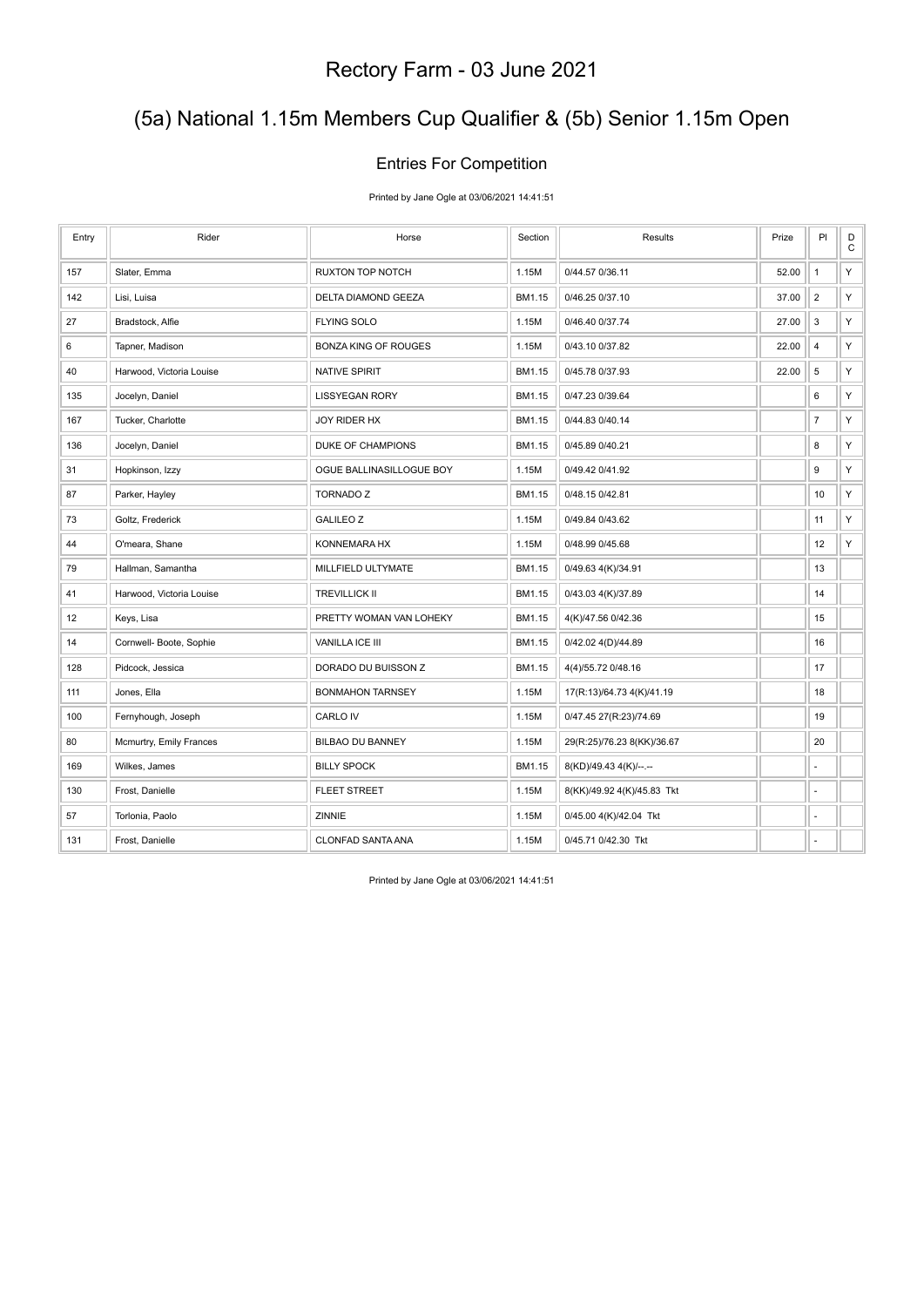## (6a) Equitop GLME Senior Foxhunter First Round & (6b) Senior 1.20m Open

#### Entries For Competition

Printed by Jane Ogle at 03/06/2021 16:52:32

| Entry | Rider                            | Horse                       | Section     | Results                    | Prize | PI                      | $_{\rm C}^{\rm D}$ |
|-------|----------------------------------|-----------------------------|-------------|----------------------------|-------|-------------------------|--------------------|
| 135   | Jocelyn, Daniel                  | <b>LISSYEGAN RORY</b>       | F           | 0/57.79 0/38.60            | 52.00 | $\mathbf{1}$            | Υ                  |
| 29    | Doyle, Keith                     | SPIDER I                    | F           | 0/57.12 0/38.77            | 37.00 | $\overline{2}$          | Υ                  |
| 25    | Austin, Andy                     | <b>FICUS</b>                | $\mathsf F$ | 0/56.12 0/39.54            | 27.00 | 3                       | Υ                  |
| 90    | Sherborne, Alicia                | HERMAN DE LASSUS            | $\mathsf F$ | 0/55.70 0/39.94            | 22.00 | $\overline{\mathbf{4}}$ | Υ                  |
| 24    | Austin, Sophie Ellen             | MARCO POLO Z                | F           | 0/58.22 0/41.66            | 22.00 | 5                       | Υ                  |
| 149   | Bowman, Johnathan Mathew         | POMMERY VAN DE KOYENBORRE   | $\mathsf F$ | 0/57.48 0/43.21            | 22.00 | 6                       | Υ                  |
| 101   | Fernyhough, Joseph               | CALCOURT DENBIGH            | F           | 0/57.19 0/44.80            |       | $\overline{7}$          | Υ                  |
| 31    | Hopkinson, Izzy                  | OGUE BALLINASILLOGUE BOY    | $\mathsf F$ | 0/58.46 0/44.97            |       | 8                       | Υ                  |
| 63    | Pigott, Tobias                   | <b>LANCE A LITTLE</b>       | $\mathsf F$ | 0/57.22 0/45.16            |       | 9                       | Υ                  |
| 100   | Fernyhough, Joseph               | CARLO IV                    | F           | 0/60.78 0/47.60            |       | 10                      | Υ                  |
| 36    | Doyle, Keith                     | <b>GOLDEN GLOVE</b>         | $\mathsf F$ | 0/58.10 0/47.77            |       | 11                      | Υ                  |
| 116   | Reynolds, Jake                   | <b>BONMAHON BLUE SHAKER</b> | F           | 0/55.23 4(K)/36.05         |       | 12                      |                    |
| 41    | Harwood, Victoria Louise         | <b>TREVILLICK II</b>        | $\mathsf F$ | 0/56.14 4(K)/39.82         |       | 13                      |                    |
| 82    | Turnbull, Lauren                 | MR QT                       | F           | 0/53.62 4(K)/40.14         |       | 14                      |                    |
| 170   | Campbell, Nicholas               | DISCRETTE DE LAUME          | F           | 4(K)/58.39 0/45.67         |       | 15                      |                    |
| 102   | Fernyhough, Joseph               | <b>IEJOOR</b>               | $\mathsf F$ | 0/61.45 4(K)/46.02         |       | 16                      |                    |
| 40    | Harwood, Victoria Louise         | NATIVE SPIRIT               | F           | 4(K)/59.65 0/47.25         |       | 17                      |                    |
| 164   | Bradstock, Alfie                 | <b>VINNIE TW</b>            | F           | 4(K)/60.34 0/47.40         |       | 18                      |                    |
| 1     | Ogden Metherell, Frederick Scott | <b>ILMAR HBC</b>            | F           | 0/57.41 5(D:1)/52.32       |       | 19                      |                    |
| 153   | Blossett, Rosie                  | CALCOURT FARO               | $\mathsf F$ | 4(K)/57.92 4(K)/38.80      |       | 20                      |                    |
| 111   | Jones, Ella                      | <b>BONMAHON TARNSEY</b>     | $\mathsf F$ | 8(KK)/55.83 0/42.26        |       | 21                      |                    |
| 136   | Jocelyn, Daniel                  | DUKE OF CHAMPIONS           | F           | 4(K)/60.09 4(K)/47.50      |       | 22                      |                    |
| 15    | Head, Jasmin                     | SIERRA BLUE PS              | $\mathsf F$ | 0/54.73 9(R:5)/56.68       |       | 23                      |                    |
| 128   | Pidcock, Jessica                 | DORADO DU BUISSON Z         | $\mathsf F$ | 12(KKK)/60.15 0/48.93      |       | 24                      |                    |
| 118   | Thomas, Alan                     | CADEAUS SON DE MUZE Z       | F           | 13(R:9)/70.78 0/44.23      |       | 25                      |                    |
| 154   | Blossett, Rosie                  | <b>GUSTAVO BELENA</b>       | $\mathsf F$ | 14(R:10)/71.34 0/40.08     |       | 26                      |                    |
| 142   | Lisi, Luisa                      | DELTA DIAMOND GEEZA         | F           | 12(KKK)/50.08 8(KK)/40.73  |       | 27                      |                    |
| 37    | Ward, Ewan                       | ONE LEWIS                   | F           | 8(KK)/52.87 12(KKK)/44.40  |       | 28                      |                    |
| 168   | Halim, Jay                       | <b>BILLY COINTREAU</b>      | 1.20M       | 0/51.34 0/32.19            | 52.00 | $\mathbf{1}$            | Y                  |
| 11    | Head, Jasmin                     | EVITA X                     | 1.20M       | 0/57.81 0/32.74            | 37.00 | $\overline{c}$          | Y                  |
| 9     | Bartropp, Nicola Jane            | MILES OF SMILES             | 1.20M       | 0/53.21 0/36.60            | 27.00 | 3                       | Y                  |
| 22    | Kent, Amanda                     | <b>BILLY SPIRIT</b>         | 1.20M       | 0/57.29 0/37.19            |       | 4                       | Y                  |
| 88    | Yule, Imogen                     | BLONDE AMBITION IV          | 1.20M       | 0/56.14 0/37.72            |       | 5                       | Y                  |
| 81    | Stracey-cheel, Holly-ann         | SWEET CANDY                 | 1.20M       | 0/53.99 0/39.85            |       | 6                       | Y                  |
| 34    | Simpson, Eleanor                 | <b>GALINKA VDL</b>          | 1.20M       | 0/59.85 0/43.45            |       | $\overline{7}$          | Y                  |
| 64    | Pigott, Tobias                   | <b>GOLDEN FOREVER</b>       | 1.20M       | 0/58.49 0/45.84            |       | 8                       | Y                  |
| 54    | Loffet, James                    | CHARACTER 1243              | 1.20M       | 0/59.64 4(K)/36.45         |       | 9                       |                    |
| 86    | Halim, Jay                       | <b>FERDUMELION</b>          | 1.20M       | 4(K)/56.18 0/48.09         |       | 10                      |                    |
| 160   | Bradstock, Alfie                 | CUPIDO VAN DE HOEFSLAG Z    | 1.20M       | 0/56.38 (FR)/--.-- Elim-FR |       | ÷,                      |                    |
| 160   | Bradstock, Alfie                 | CUPIDO VAN DE HOEFSLAG Z    | 1.20M       | 0/59.66 0/45.17 HC         |       |                         |                    |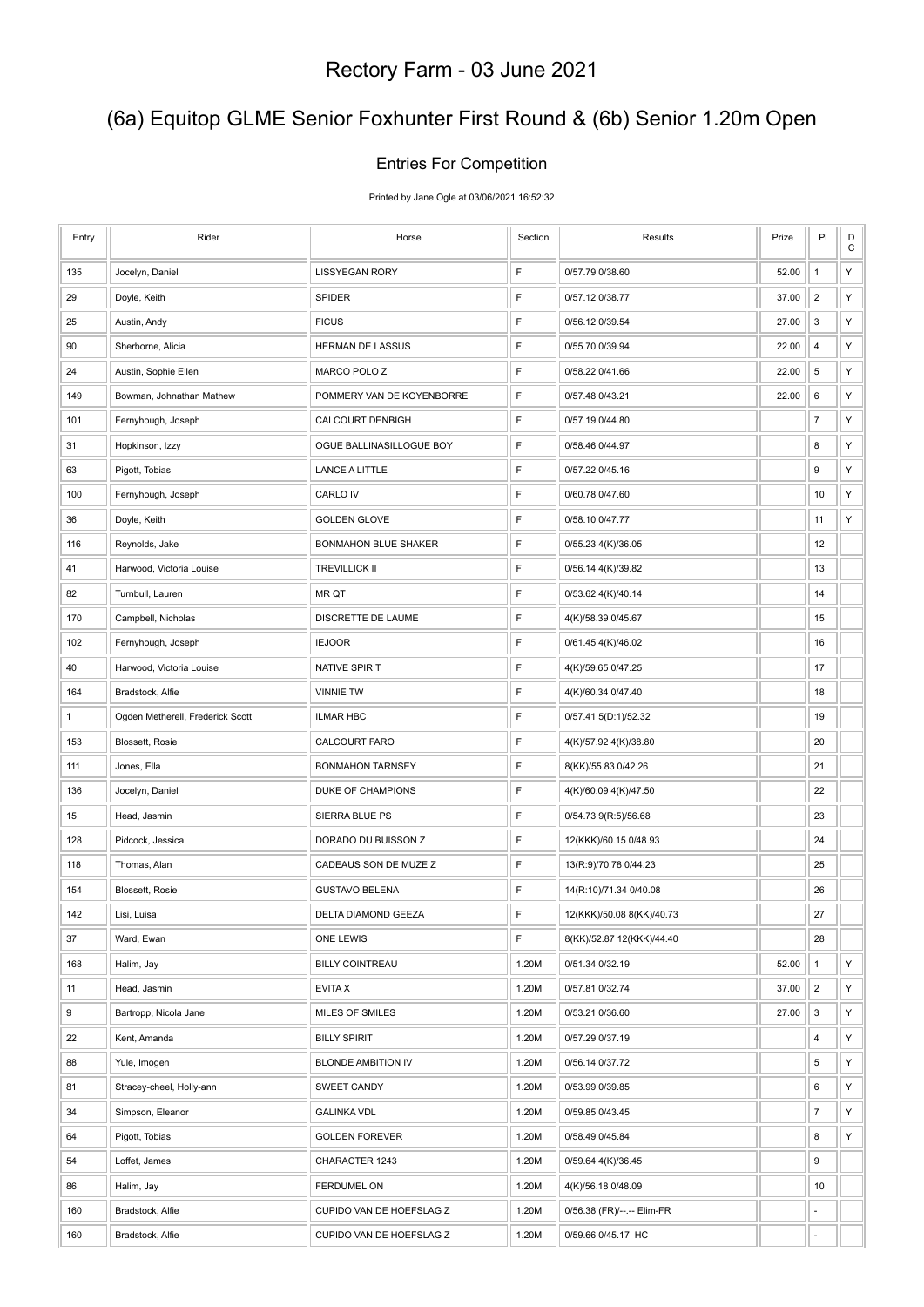| 131 | Danielle<br>Frost. | <b>ANA</b><br>$\sim$ $\mu$ | .20M | 06 0/42.88<br>$4$ (K<br>Tkt |  |  |
|-----|--------------------|----------------------------|------|-----------------------------|--|--|

Printed by Jane Ogle at 03/06/2021 16:52:32